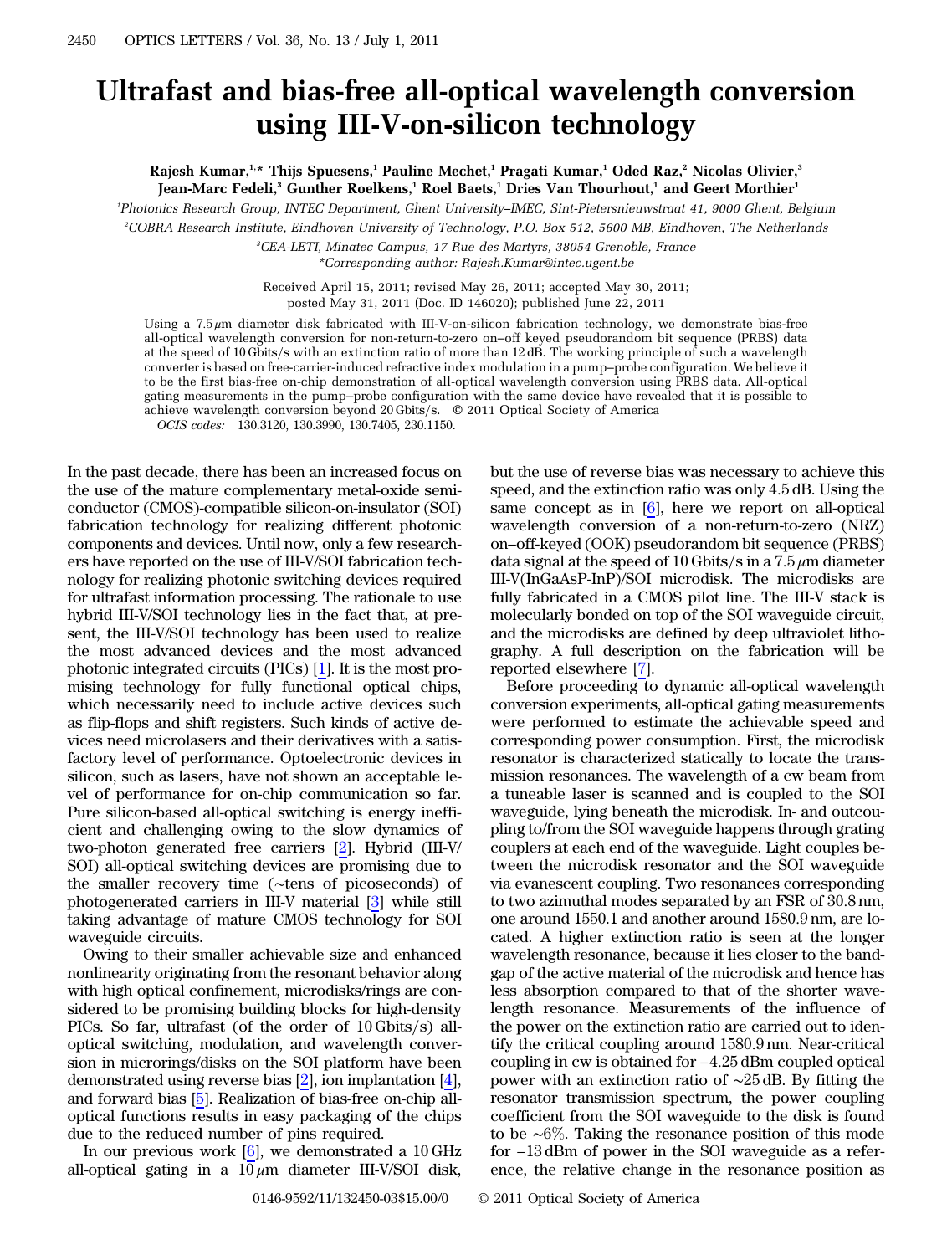<span id="page-1-0"></span>

Fig. 1. (Color online) Spectral shift as a function of power change in the SOI waveguide.

a function of relative change in the power is plotted in Fig. [1](#page-1-0), which shows the spectral shift due to the generation of free carriers and heat generated in the device (thermo-optic effect).

It is clear from Fig. [1](#page-1-0) that initially there is a blueshift due to the generation of free carriers, and as the power increases, the carrier heating effect starts to take over. With the 12 dB change in power, the blueshift is completely canceled by the redshift and the redshift dominates for further power increase. Next, dynamic measurements were performed for all-optical gating in a pump–probe [[6\]](#page-2-5) configuration, keeping the probe wavelength around the longer wavelength resonance and nearly critically coupled. The reason to choose the higher wavelength resonance as a probe is that it has a higher static extinction ratio as compared to that of the shorter resonance wavelength and will give higher extinction ratio in the output. A pump with 1:5 mW average power in the SOI waveguide is tuned around the shorter wavelength resonance and is essentially a pulse train of 10 GHz repetition rate. Every pulse is Gaussian in shape and has a duration and the extinction ratio of 8 ps (FWHM) and 22 dB, respectively. The pump occupies 1 nm spectral width (FWHM). The gating output is shown in Fig.  $2(a)$ , while Figs.  $2(b)$ and  $2(c)$  detail the transient responses. It can be seen that the extinction ratio is more than 12 dB and the rise and fall time are 18.6 and 26:4 ps, respectively, implying an achievable gating and all-optical wavelength conversion speed beyond 20 Gbits/s. The fast switch-off time is due to the fast recombination of free carriers owing to the high surface-to-volume ratio and rough side walls of the microdisk. Use of a smaller diameter  $(7.5 \,\mu\text{m})$  microdisk here as compared to that in our previous work  $(10 \,\mu\text{m})$  [[6\]](#page-2-5) has contribution to a faster switch-off time, but at the same time we believe that the probe beam also acts as a seeding beam and contributes to the faster response. It is observed that the extinction ratio increases with increasing pump power, but the switch-off time also becomes larger. The switching energy (which is 150 fJ in the SOI waveguide) can still be optimized further by properly choosing a pump source that matches the resonance width of the microdisk pump resonance (which is <sup>∼</sup>0:<sup>52</sup> nm wide at FWHM). The reduction in the extinction ratio in the dynamic case (more than 12 dB for the dynamic case while its <sup>∼</sup><sup>25</sup> dB in static measure-



<span id="page-1-1"></span>Fig. 2. (Color online) (a) Gating output waveform, (b) rising, and (c) falling transient details.

ments) is due to the partial shift of the resonance and the change in absorption in the presence of the pump pulses. The thermo-optic effect is not visible in these measure-<br>ments, as it appears on a microsecond time scale.<br>All-optical wavelength conversion was done for<br>10 Gbits/s PRBS data having a pattern length of  $2^7 - 1$ ments, as it appears on a microsecond time scale.

All-optical wavelength conversion was done for as the control (pump) signal. The sketch of the experimental setup used for these measurements is shown in Fig. [3](#page-2-7). TL1 is used as a probe signal and it has the same specifications as described in the previous section. Electrical PRBS data at the speed of  $10 \text{ Gbits/s}$  generated from the pulse pattern generator driven by a RF source at 10 GHz are converted into optical PRBS data using an electro-optic LiNbO3 Mach–Zehnder modulator and a cw optical signal from TL2 tuned at the shorter wavelength resonance. In this way, the generated optical PRBS control signal has an extinction ratio of 14 dB and pulse duration of 85 ps (FWHM) for a logic 1 level. A circulator is used to collect the probe signal. The backreflected control signal is suppressed by a wideband bandpass optical filter tuned to pass the probe signal. Afterward, the probe signal is amplified and ASE is removed with a sharp filter before being detected by the photodiode connected to a scope. A variable optical attenuator is used to control the